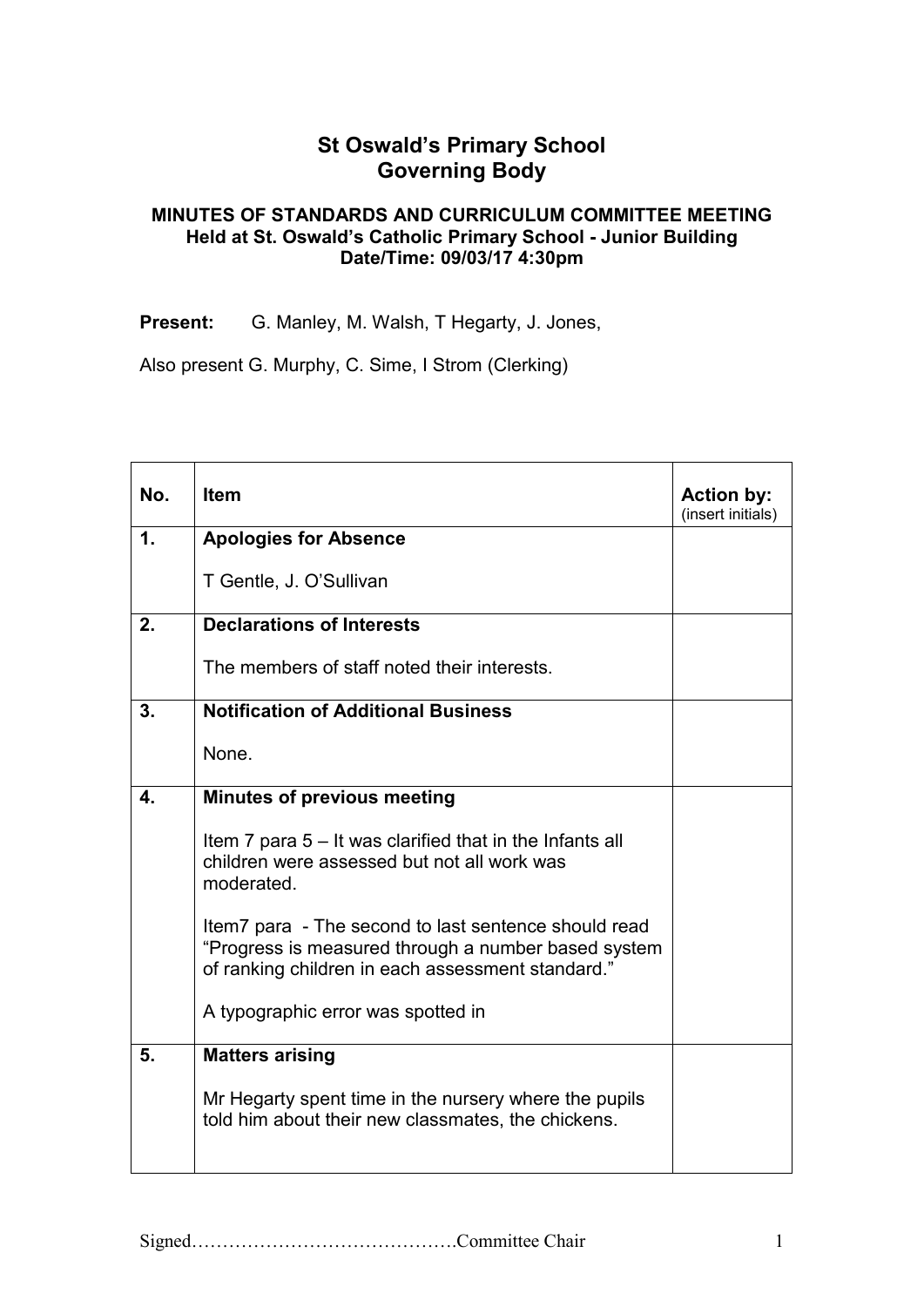| 6. | <b>Year 2 and Year 6 Update</b>                                                                                                                                                                                                                                                                                                                                                                                                                                                                                                                                                                                                                                                                                                                                                                                                                                                                                                                                                                                                                                                                                                                                                                                                                                             |  |
|----|-----------------------------------------------------------------------------------------------------------------------------------------------------------------------------------------------------------------------------------------------------------------------------------------------------------------------------------------------------------------------------------------------------------------------------------------------------------------------------------------------------------------------------------------------------------------------------------------------------------------------------------------------------------------------------------------------------------------------------------------------------------------------------------------------------------------------------------------------------------------------------------------------------------------------------------------------------------------------------------------------------------------------------------------------------------------------------------------------------------------------------------------------------------------------------------------------------------------------------------------------------------------------------|--|
|    | Year <sub>2</sub><br>Mrs Murphy talked through the report for Year 2<br>previously circulated to governors. The data was taken<br>as at the end of the autumn term and had been<br>reviewed by the School Improvement Partner (SIP) on<br>the Friday prior to the meeting.                                                                                                                                                                                                                                                                                                                                                                                                                                                                                                                                                                                                                                                                                                                                                                                                                                                                                                                                                                                                  |  |
|    | The report showed the percentage of pupils currently at<br>Age Related Expectations (ARE) in Reading, Writing,<br>Maths and in all three areas as well as the percentage<br>expected to reach ARE by the end of the school year. It<br>also compares highlighted groups including Pupil<br>Premium (PP), previous high attainers, SEND, boys<br>and EAL pupils with the year group as a whole.                                                                                                                                                                                                                                                                                                                                                                                                                                                                                                                                                                                                                                                                                                                                                                                                                                                                              |  |
|    | It was reported that the present cohort were ahead of<br>last year's cohort at this point in the year and they were<br>on track to meet the targets set. There was targeted<br>support for those pupils who were at the high end of the<br>working towards ARE category to ensure that the meet<br>the expectations. There was also support for those<br>children that were able to reach beyond expectations.<br>The low attainers had been given specific support to<br>enable them to help them meet their potential. The gap<br>is closing between pupil premium pupils and the rest of<br>the cohort, particularly in reading. There was no gender<br>gap in writing but there was still a PP gap. TA<br>timetables had been reviewed to enable focus on<br>targeted areas particularly cross curricular writing. A<br>governor asked how many of the pupil who are<br>currently below ARE were unlikely to make ARE. It is<br>likely to be about 6 pupils but their progress will still be<br>monitored. Governors asked if targets would be<br>reviewed. This would happen after the spring term data<br>has been updated, as some of the targets have already<br>been achieved. Governors asked if this included PP<br>targets. Yes. All targets would be reviewed. |  |
|    | Year <sub>6</sub><br>Miss Sime talked through the report previously<br>distributed. It was in the same format as the Y2 report<br>meaning consistency of systems, although it used age<br>appropriate categories. In December 63% were judged<br>as reaching ARE but that has moved on since then.<br>Groups are being reviewed and one particular group of<br>low ability pupils has been targeted for additional<br>support.                                                                                                                                                                                                                                                                                                                                                                                                                                                                                                                                                                                                                                                                                                                                                                                                                                              |  |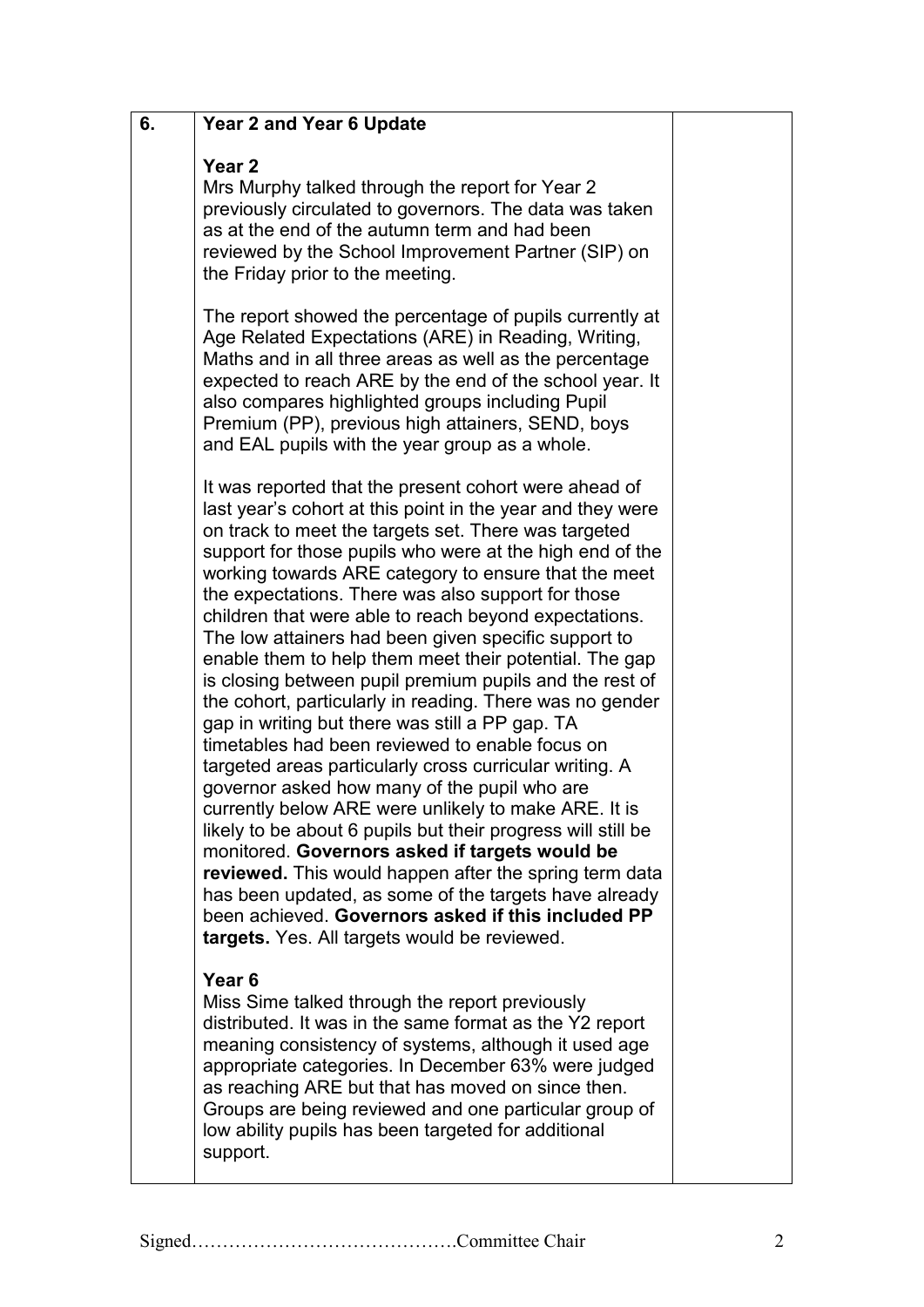| PP data reflects where the pupils should be. There are<br>9 pupils who are high level working towards and these<br>are expected to reach ARE by the end of the year.<br>There is no discernible gender gap. We are challenging<br>the more able pupils to extend their understanding in<br>greater depth. A governor asked how many were in<br>this category. $-15$ children who had been identified by<br>their prior attainment. The 17 children on the SEND<br>register are taking smaller steps and are benefiting from<br>targeted support. A governor asked if 17 was a large<br>cohort of SEND pupils. It is around average for the size<br>of the year group.                                                                                                               |                                                |
|-------------------------------------------------------------------------------------------------------------------------------------------------------------------------------------------------------------------------------------------------------------------------------------------------------------------------------------------------------------------------------------------------------------------------------------------------------------------------------------------------------------------------------------------------------------------------------------------------------------------------------------------------------------------------------------------------------------------------------------------------------------------------------------|------------------------------------------------|
| All year 6 pupils are benefiting from targeted smaller<br>group work 3 afternoons per week. There is a<br>confidence that Y6 results will be very positive this year.<br>The school are currently making decisions on<br>disapplication to identify if any pupils would not be able<br>to access the tests as their teacher assessment says<br>they are attaining lower than the test. A governor<br>asked what reasons could a pupil be disapplied.<br>Schools' are only allowed to dis-apply pupils who are<br>working below the level of the tests, this can be for<br>cognitive reasons or if anxiety has affected learning or if<br>attendance has been so low the curriculum has not<br>been accessed.                                                                        |                                                |
| A governor asked what percentage mark would be<br>required to meet the standard. This is impossible to<br>predict at the moment, as the standard is only decided<br>once the whole country's results are known. Every<br>cohort will have a different result depending on the<br>strength of the cognitive spread that particular year.                                                                                                                                                                                                                                                                                                                                                                                                                                             |                                                |
| <b>School Standards</b><br>Reception – There are a high percentage of pupils<br>working below ARE. A governor asked how many of<br>the 80 reception pupils attended St Oswald's<br><b>Nursery.</b> About half. Pupils come to us from approx. 13<br>different settings. A governor asked if any had come<br>from home and if so what differences had been<br>noticed. Yes. The pupils that haven't been to a nursery<br>tend to have less developed social skills, particularly<br>with children of their own age, as they have spent most<br>of their time with adults. One of the initiatives taking<br>place in reception is Funky Fingers which aims to help<br>with motor skills prior to writing. A lot of progress has<br>been made with improvements in planning and shared |                                                |
|                                                                                                                                                                                                                                                                                                                                                                                                                                                                                                                                                                                                                                                                                                                                                                                     | working, the next steps were to make sure that |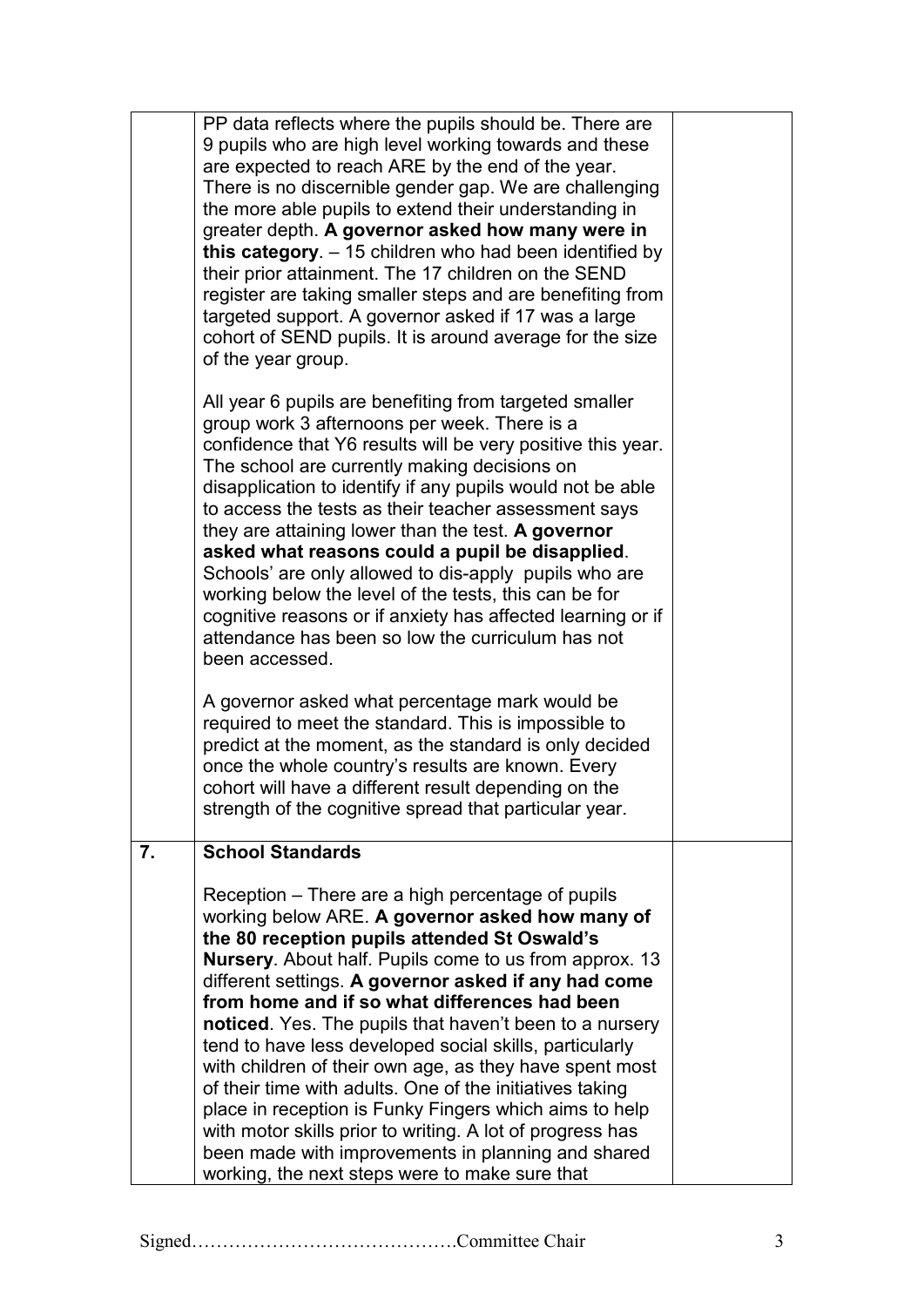| Reception built on Nursery provision.                                                                                                                                                                                                                                                                                                                                                                                                                                                                                                                                                                                                                                                                    |  |
|----------------------------------------------------------------------------------------------------------------------------------------------------------------------------------------------------------------------------------------------------------------------------------------------------------------------------------------------------------------------------------------------------------------------------------------------------------------------------------------------------------------------------------------------------------------------------------------------------------------------------------------------------------------------------------------------------------|--|
| Nursery – Data shows that there is still progress to be<br>made, children start from a low base and have to catch<br>up on many areas of the foundation stage. However,<br>delivery has improved and the environment has been<br>greatly enhanced, clear priorities have been identified<br>for further development. Support staff absence has<br>particularly impacted in this area. A governor asked<br>what had been done in regards to staff absence.<br>School policies had been followed, including, when<br>appropriate, meetings with HR and Unions.                                                                                                                                             |  |
| The school priority is to improve the EYFS area of the<br>school and it has started well with a perceived<br>improvement in relationships with the staff and parents<br>which have been transformed.                                                                                                                                                                                                                                                                                                                                                                                                                                                                                                     |  |
| Year $1 -$ The phonics strategies implemented over the<br>last terms have impacted positively on overall outcomes<br>with 77% predicted to reach the required standard by<br>the end of the year. The children are all closely tracked<br>and a lot of support is offered to those children at risk of<br>not reaching the standard.<br>In addition, the 22 pupils in Y2 who need to resit are<br>expected to have a 71% pass rate. Of the 10 pupils in<br>Year 3 who didn't pass the phonics screening in KS1, 8<br>have progressed enough to be able to reach the<br>required standard to pass. 1 pupil is only a single mark<br>away from passing. Support is being put in for the 1 not<br>as close. |  |
| Year 3 - A large and challenging cohort They have a<br>low starting point academically and will be closely<br>monitored although 60% are at ARE in Maths. Reading<br>and maths are slightly lower but staff are confident that<br>good progress is being made. Behaviour is an issue in<br>this year group, which staff feel is affecting attainment.<br>2 additional TAs are supporting behaviour in the group.<br>A governor asked how many pupils had particular<br>behaviour issues. There are about 8 children, mainly<br>boys, whose behaviour is a constant challenge.                                                                                                                            |  |
| Year 4 – Maths and reading are very positive with<br>writing significantly lower. There are many pupils who<br>are on the cusp of being at ARE and there are a<br>number of interventions to help support them to meet<br>expectations.                                                                                                                                                                                                                                                                                                                                                                                                                                                                  |  |
| Year 5 – Broadly in line with ARE in all subjects A group                                                                                                                                                                                                                                                                                                                                                                                                                                                                                                                                                                                                                                                |  |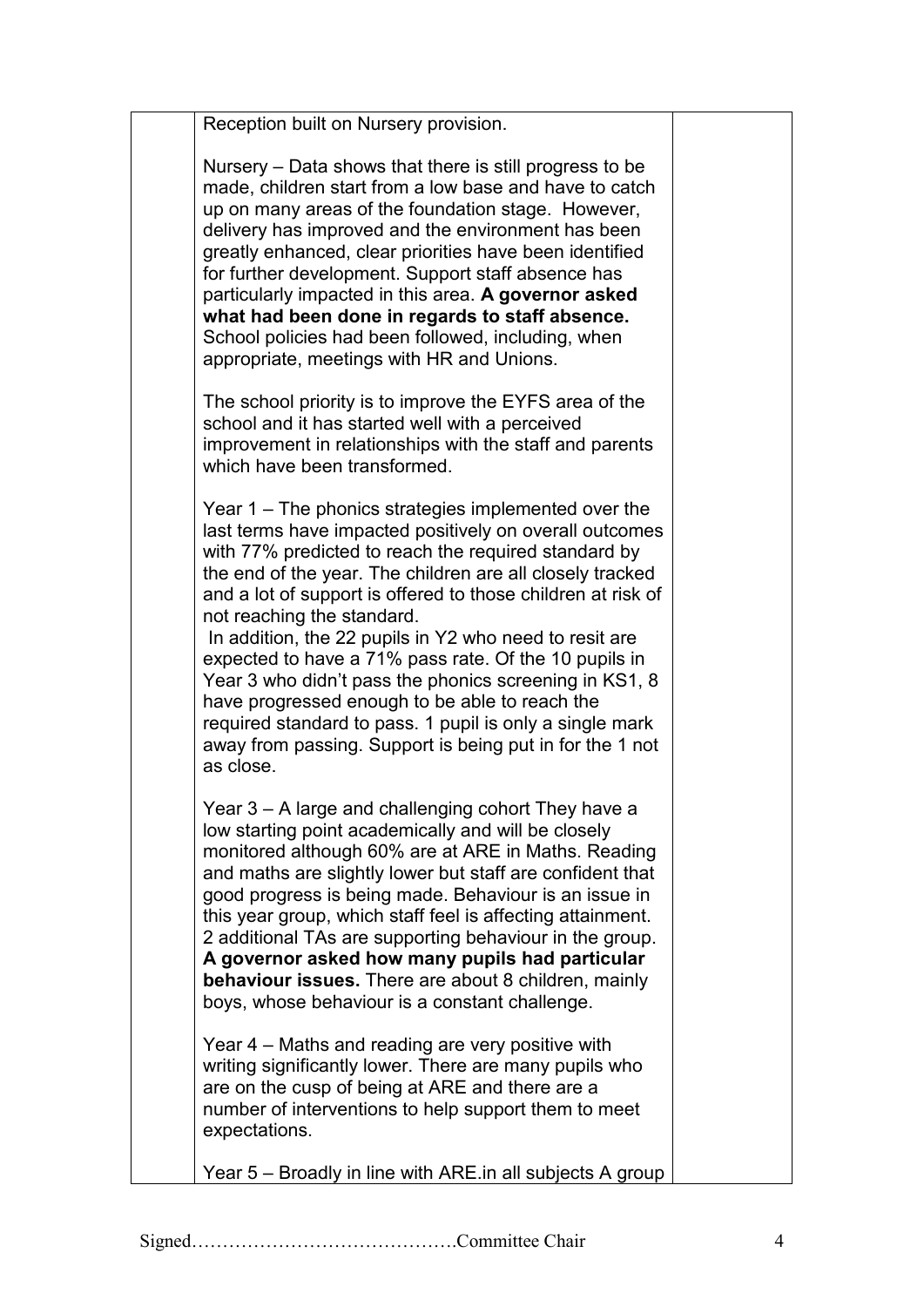|    | of boys are working with the Home School Liaison<br>officers and pastoral lead on behaviour. There are<br>many Interventions to raise attainment for groups, one<br>of which includes is Premier League Readers, which<br>aims to encourage boys to read.<br>Staff in KS2 seem to be further along the assessment<br>road than many of their compatriots in other schools.<br>This has been a benefit of being part of the assessment<br>project from the start and this is cascading down into<br>EYFS and KS1. |  |
|----|------------------------------------------------------------------------------------------------------------------------------------------------------------------------------------------------------------------------------------------------------------------------------------------------------------------------------------------------------------------------------------------------------------------------------------------------------------------------------------------------------------------|--|
| 8. | <b>SDP Update</b>                                                                                                                                                                                                                                                                                                                                                                                                                                                                                                |  |
|    | Section 1 – Achievement of pupils<br>Maths is everywhere around the school as we prepare<br>for the Liverpool Counts Award. Pupils and parents<br>have taken on board the project and events have been<br>very well attended.                                                                                                                                                                                                                                                                                    |  |
|    | Pupil premium is now being tracked using a new<br>spreadsheet that is shared across the school. The<br>tracker highlights individual pupils and what support<br>they have received. There is a finance section of the<br>tracker being developed so that each individuals<br>support can be costed. The interventions are often short<br>and outcomes have to be measurable. A governor<br>asked how many pupils were on the pupil premium<br>register. 236/632 (approximately 37.5%)                            |  |
|    | Section 2 – Quality of Teaching<br>Cross-curricular writing is in each teacher's<br>performance management targets. The improvement in<br>phonics will filter through to all years. New resources<br>have been purchased to support writing.                                                                                                                                                                                                                                                                     |  |
|    | The assistant headteachers are providing high level<br>support by disseminating best practice and sharing<br>skills and experience. NQT's are able to observe more<br>experienced teachers. Also, where staff have moved<br>across phases or year groups, there is a cross<br>fertilisation of ideas. A governor commented that this<br>was very encouraging and that by having<br>contemporaries sharing good practice as well as<br>senior leaders, it was being done in a non-                                |  |
|    | threatening way and encouraging teamwork.                                                                                                                                                                                                                                                                                                                                                                                                                                                                        |  |
|    | Section 3 – Behaviour and Welfare<br>A number of initiatives have been implemented to help<br>at lunchtimes. All staff are expected to be treated with                                                                                                                                                                                                                                                                                                                                                           |  |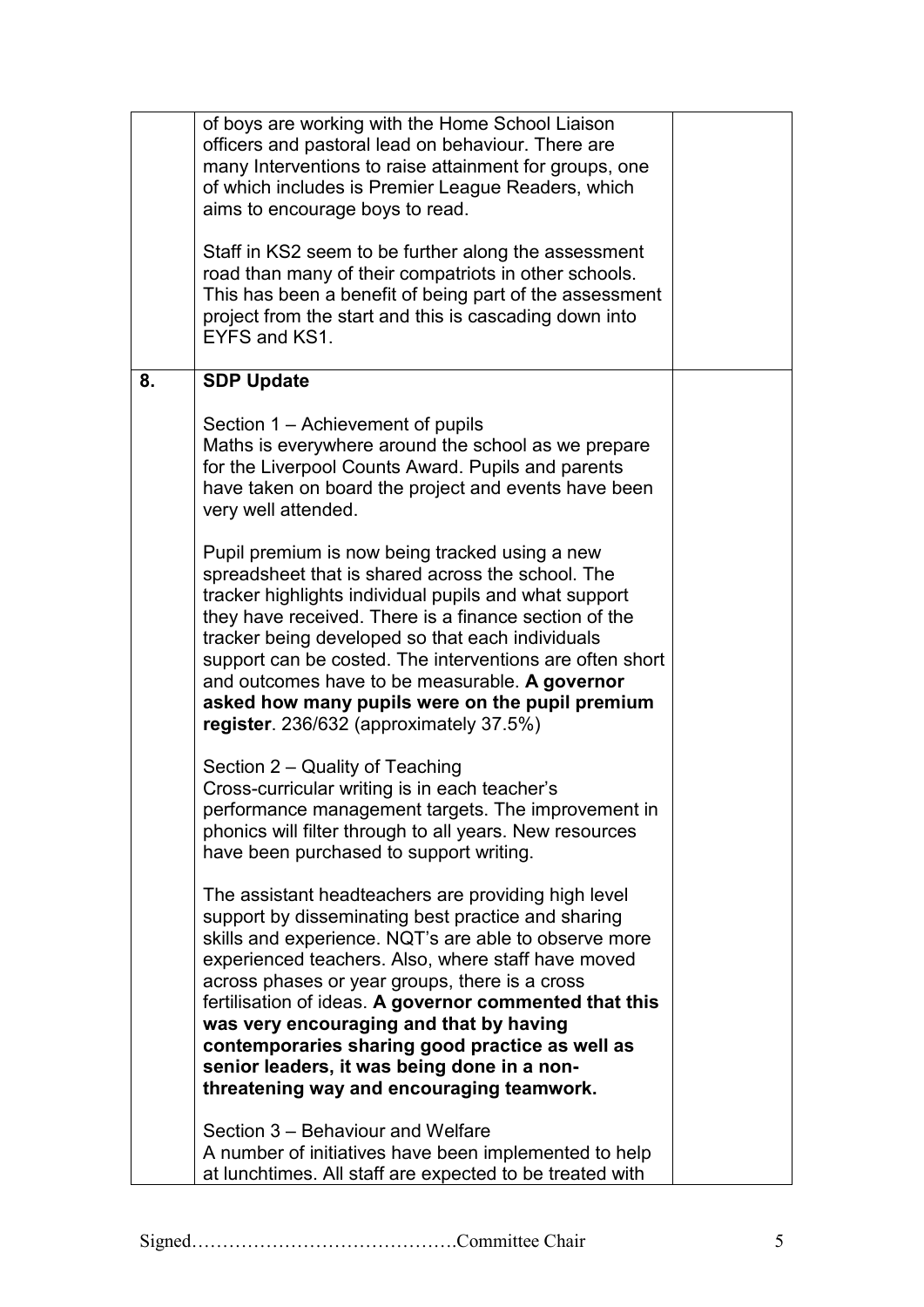|    | the same respect. Hi Vis vests have helped with this.<br>The playgrounds are zoned so there are no hiding<br>places or blind spots. Play leaders have received<br>training and adults have had training so that they also<br>interact with the children by playing organised games.<br>Some targeted groups are using the Joseph Lappin<br>Centre on a regular basis. The new CCTV in the<br>Juniors is also helpful.<br>We have a new EWO, Ron Collinson. He is impressed<br>with overall attendance and is actively engaging with<br>the parents of pupils who are categorised as<br>persistently absent. |  |
|----|-------------------------------------------------------------------------------------------------------------------------------------------------------------------------------------------------------------------------------------------------------------------------------------------------------------------------------------------------------------------------------------------------------------------------------------------------------------------------------------------------------------------------------------------------------------------------------------------------------------|--|
|    | Section 4 – Effectiveness of leadership and<br>management<br>The ethos and morale in school appears to have<br>improved. There have been no reaction from unions<br>following the distribution of the questionnaire findings.<br>Another staff questionnaire will be sent out in the<br>summer term. There has been work done with<br>addressing workload and the marking and feedback<br>policy was aimed at maintaining the high standards<br>whilst lightening the workload. Planning requirements<br>has also been streamlined.                                                                         |  |
|    | Parent partnership is progressing. It is easier to engage<br>parents in activities when their children are involved.<br>Safer internet workshops and maths café events were<br>very well attended by parents and pupils.                                                                                                                                                                                                                                                                                                                                                                                    |  |
|    | Section 5 - EYFS<br>There is a new assessment policy now in place, staff<br>are more confident around the clarity for requirements.<br>Parents are now more engaged and relationships in<br>nursery have improved. The nursery lead has many<br>ideas, particularly to improve the environment when the<br>new school build is complete. The Reception team have<br>been working well with improved shared planning and<br>moderation of assessments. A recent LA report shows<br>a lot of improvements and has given positive ways for<br>further development.                                             |  |
| 9. | <b>Curriculum reports</b>                                                                                                                                                                                                                                                                                                                                                                                                                                                                                                                                                                                   |  |
|    | The geography report was circulated prior to the<br>meeting. A governor commented that it was a very<br>good report but asked who had written it as the<br>author had not been identified. It was confirmed that<br>Miss Wall had written the report.                                                                                                                                                                                                                                                                                                                                                       |  |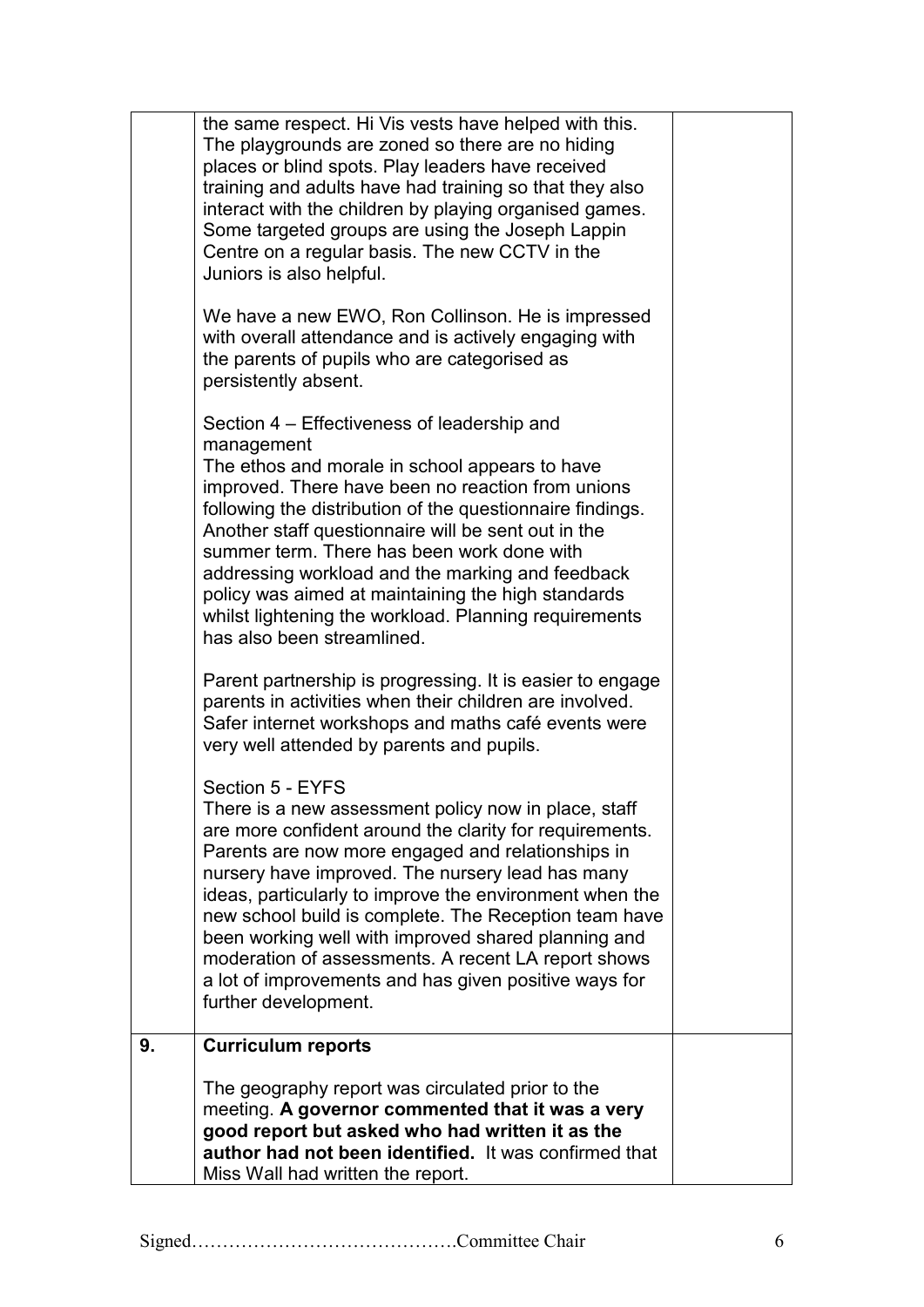|     | The ICT report from Paul Bradshaw of the LA had been<br>previously been circulated. Governors noted that there<br>was a lot of work to be done following the report. Mrs<br>Walsh commented that resources had been identified<br>and purchased for ICT. The co-ordinators were working<br>well together. There was an acknowledgment that staff<br>training was required to support the improvement. A<br>governor asked if Paul Bradshaw would be coming<br>back. Yes he will come back in the future to review<br>progress and provide feedback. Mr Manley asked if he<br>could be present during the next review. He will be<br>made welcome at the meeting and also at some of the<br>ICT events taking place, including the Lego Club and<br>the Google Explorer event. |  |
|-----|-------------------------------------------------------------------------------------------------------------------------------------------------------------------------------------------------------------------------------------------------------------------------------------------------------------------------------------------------------------------------------------------------------------------------------------------------------------------------------------------------------------------------------------------------------------------------------------------------------------------------------------------------------------------------------------------------------------------------------------------------------------------------------|--|
|     | Links with St Vincent's – As an independent school, the<br>head needs to bring in funds. He can do this by linking<br>with local schools and as we have visually impaired<br>pupils we are able to benefit from this link. The link will<br>enable our visually impaired pupils to visit St Vincent's<br>to take part in some of the curriculum that is specifically<br>tailored to that community. In addition our sighted<br>children will be able to learn about living with a disability<br>and challenges people face. We will also be taking part<br>in their Eye boxes for sport charity.                                                                                                                                                                              |  |
|     | The website is now compliant following a thorough<br>review.                                                                                                                                                                                                                                                                                                                                                                                                                                                                                                                                                                                                                                                                                                                  |  |
| 10. | <b>Curriculum SLAs 2017-18</b>                                                                                                                                                                                                                                                                                                                                                                                                                                                                                                                                                                                                                                                                                                                                                |  |
|     | It was proposed that we would buy into the same<br>curriculum SLA's as 2016-17. These were noted as<br>Liverpool Schools Sports Partnership, KMC Sports,<br>Resonate (music), cookery SLA, MFL SLA.                                                                                                                                                                                                                                                                                                                                                                                                                                                                                                                                                                           |  |
|     | This was agreed.                                                                                                                                                                                                                                                                                                                                                                                                                                                                                                                                                                                                                                                                                                                                                              |  |
| 11. | <b>Policies update</b>                                                                                                                                                                                                                                                                                                                                                                                                                                                                                                                                                                                                                                                                                                                                                        |  |
|     | The following policies had been previously circulated.                                                                                                                                                                                                                                                                                                                                                                                                                                                                                                                                                                                                                                                                                                                        |  |
|     | Complaints<br>$\bullet$<br>• Unreasonable Complaints<br>School's drug policy<br><b>EAL policy</b>                                                                                                                                                                                                                                                                                                                                                                                                                                                                                                                                                                                                                                                                             |  |
|     | Governors, having scrutinised them before the meeting,<br>agreed to ratify all of the policies.                                                                                                                                                                                                                                                                                                                                                                                                                                                                                                                                                                                                                                                                               |  |